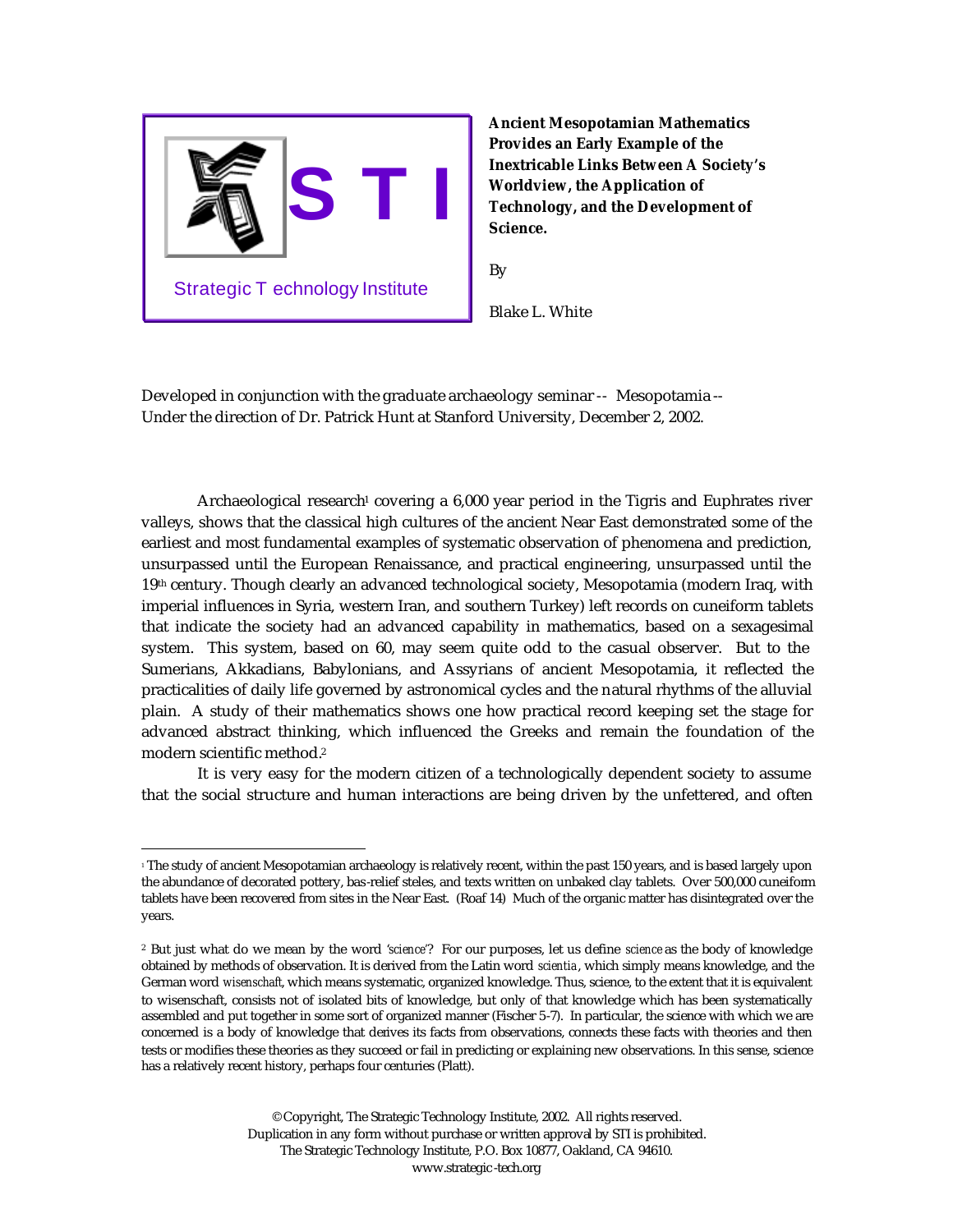unintentional, consequences of a spiral of accelerating technological developments.3 Likewise, it has become fashionable for warnings of the potential evils of technology to be screamed from the pages of prophetic socio-political novels and science fiction films. However, on the contrary, a careful study of the history of technology shows that, rather than it being the driver of society, indeed society's values, motivations, beliefs, and worldview drive and shape the evolution of technology.<sup>i</sup> Also, it is common to find abstract science standing on the shoulders of historical techniques and technological innovation.4 This has been the case since the earliest of recorded history.

Ancient Mesopotamia offers a case study in just such a controversy. Many science historians argue that Mesopotamian advanced civilization was purely the result of applied engineering and skilled trades.5 They correctly argue that practical knowledge embodied in the crafts is different from knowledge derived from some abstract understanding of a phenomenon (McClellan 13). They believe that Mesopotamia achieved this level of advancement without the kind of abstract science and mathematics, later practiced by the Greeks. Alternatively, archaeologists, such as Jean Bottero of the Ecole Pratique des Hautes Etudes in Paris, argue that Mesopotamia indeed practiced an early form of abstract thinking and used mathematical astronomy as the bridge between engineering and science.

Before examining the mathematical system and its role, it is important to put its development into a proper cultural and historical context.<sup>6</sup> Mesopotamian society is perhaps the first known *civilization*, in the strictest sense of the word.7 About 5,000 years ago, the emergence

<sup>5</sup> Some of these proponents include Stevens Institute of Technology's James E. McClellan III and Harold Dorn, British historians T, K, Derry and Trevor I. Williams, and City College of New York's Thomas Goldstein.

7 Urban-based civilizations unfolded independently in multiple centers across the world. A pattern of Neolithic settlements coalescing into centralized kingdoms based on intensified, hydraulically enabled, agriculture occurs at least

<sup>3</sup> Technology is how society does things, not how it thinks of them. Suffice it to say for our use that *technology* is science plus purpose. While science is the study of the nature around us and subsequent development of scientific 'laws,' technology is the practical application of those laws, in sometimes non-rigorous ways, toward the achievement of some material purpose (Dorf 1).

<sup>4</sup> There are intimate relationships between *science* and *technology*; yet science is not technology and technology is not science. Technology relies very heavily upon basic scientific knowledge in addition to existing technologies. There is also a strong influence in the reverse direction. Modern science relies to a large extent upon current technology as well as prior scientific knowledge. Science and technology reinforce each other by complex interactions. Each one, science or technology, can build upon itself or upon a linkage from one to the other. Indeed, science is not technology and technology is not science, but they are firmly interrelated. One could not exist in modern society without the other. (Dorf)

<sup>6</sup> After the last Ice Age, the people in the land between the Tigris and Euphrates rivers, in what we now know as Iraq, moved from the hunter-gatherer way of life, which had proved effective for hundreds of thousands of years to a more settled Neolithic village lifestyle, based on the domestication of plants and animals about 12,000 years ago. The Near East is encircled by the Mediterranean, Black Sea, Caspian Sea, Persian Gulf, and the Red Sea. The Zagros Mountains of Iran are to the east, the Taurus Mountains of southern Turkey are to the northwest, and the great Nafud and Syrian deserts are to the west. There is a distinct lack of rainfall throughout the entire region during the summer months. The region has sufficient rainfall for dry farming, but irrigation increases the yields and extends the growing season so that more than one crop per year can be harvested (Roaf 19-23). Fortunately, the people of Mesopotamia have been able to rely on the snowmelt from the mountains and the cyclical flooding of the Tigris and Euphrates over a very broad alluvial plain. Layard's journal notes that the Tigris and Euphrates do not overflow their banks like the Nile, depositing rich soil over the land. They rise sufficiently at a time of the melting of the snows in the Armenian mountains, to fill the small waterways that lead from them. He also notes that when the rivers are low in summer and autumn, the water can only be raised by artificial means. Layard concludes that if a season passes without rain, and a drought is the result, there is great misery and suffering throughout the country (Layard 304-305).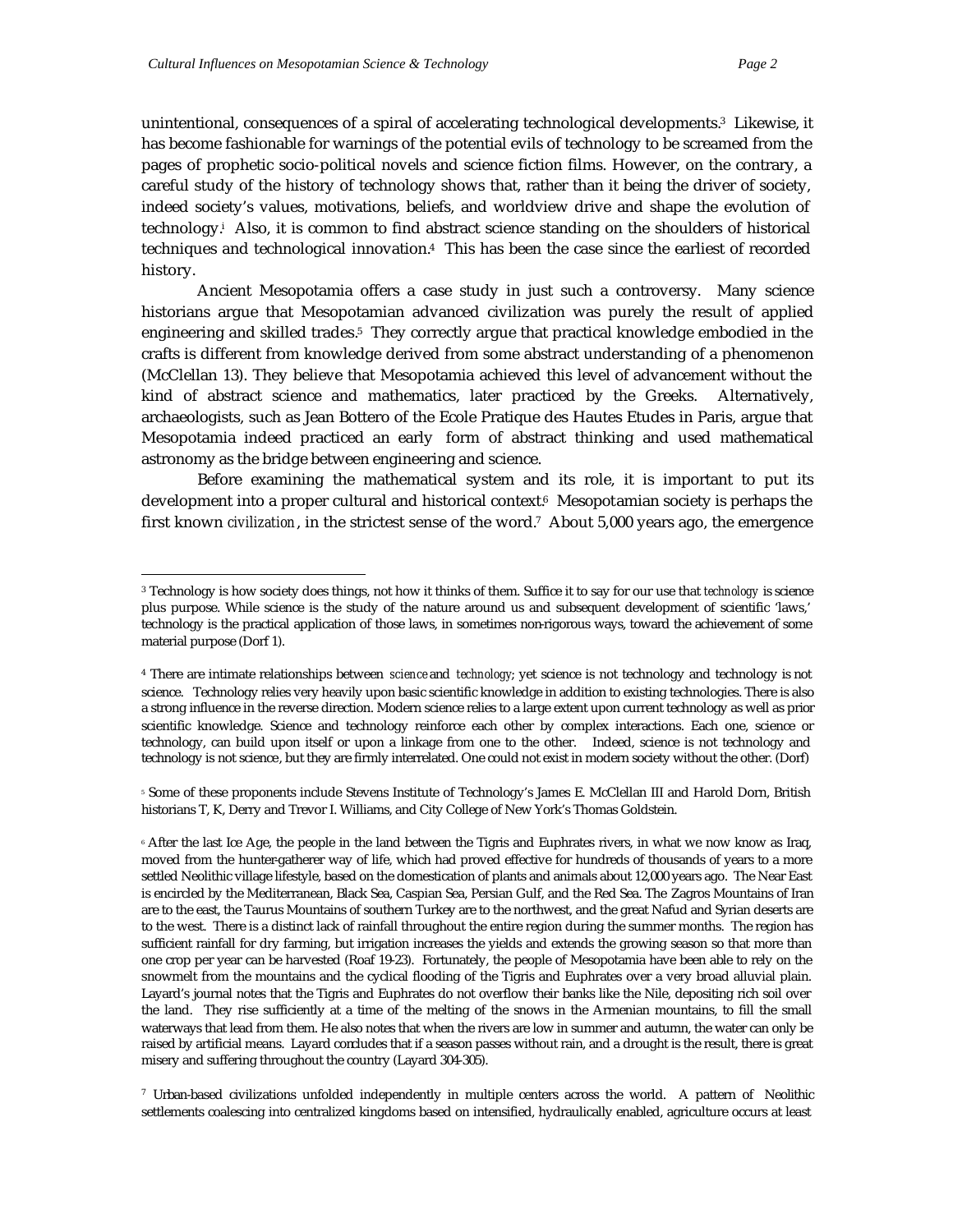of ruling classes, religion, writing, and cities formed the standard ingredients of what we refer to as *civilization* (Roaf 19). This rich delta, and some very ingenious hydraulic engineering by the Mesopotamians, allowed for extensive irrigation<sup>8</sup> and highly productive farmlands.<sup>9</sup> The great British archaeologist Austen Henry Layard, in his 1845-1847 expedition journal cites and agrees with Herodotus, who described the fertility of Assyria as having "abundant harvests of corn, the seed producing two and three hundredfold."10 However, Layard also notes that, "In his [Herodotus'] day, the Assyrians depended as much upon artificial irrigation as upon the periodical rains. They were skillful in constructing machines for raising water, and their vast system of canals was as remarkable as a monument of well-directed labour, as for the knowledge of hydraulics which it displayed" (Layard 305). Under the influence of irrigation, "Former subsistence-level farming gave way to the production of large surpluses of cereals that could be taxed, stored, and redistributed," according to James McClellan and Harold Dorn of the Stevens Institute<sup>1</sup> (McClellan 31). In addition, village life facilitated new forms of technologies, such as metalworking, pottery, stone carving, and new forms of social organization. Religion and rituals also played a fundamental role in the life of Mesopotamia.12 Given its pr ecarious dependence on water from cyclical river flooding and the critical nature of the rebirth of crops, it is not surprising that Mesopotamian religion dominated so many aspects of society. As the University of California's Michael Roaf notes, "…religious centers acted as focal points for the surrounding regions and concentrated wealth and power through gifts to the temples or through tax" (Roaf 65). As the society grew in numbers and geographic size, as water and land had to be distributed, as squabbles had to be settled, and as Mesopotamian civilization became more

9 McClellan and Dorn argue that environmentally restricted agricultural zones bounded by desert, cataracts, and sea, beyond which traditional farming was possible or practical, coupled with the expanding Neolithic populations, drove the need to intensify food production. This led to creative use of the water management, canals, and irrigation (McClellan 33).

<sup>10</sup> According to Layard, "The blades of wheat and barley…grew to full four fingers in breadth; and such was the richness of Babylonia, that it supplied the Persian king and his vast army with subsistence for four months in the year, while the rest of the Persian dominions furnished provisions for the other eight (Layard 305).

<sup>11</sup> Increased crop yields allowed for further growth of cities into city-states and enhanced the social stratification into classes and skilled specialties. This urban revolution sustained armies, tax collectors , a priestly class, and centralized political authorities (McClellan 31-32). Great walled cities, such as Uruk, Ur, and Sumer supported populations between 50,000 and 200,000.

<sup>12</sup> Excavations of 14 levels of the large Anatolian site of Chatal Hayuk show decorated shrines, figurines of mother goddesses, birth goddesses, and bull-horned male deities, as far back as 6850 BC (Roaf 43-44). Ubaid period (5000 BC) temples at Eridu were built to worship the water god Enki on an early pattern of platforms that signaled the future development of ziggurats devoted to religious ritual (Roaf 53-55). Uruk, also known in the Bible as Erech and the legendary home of the Sumerian king Gilgamesh, was a large city of over 400 hectares and an important site for the worship of the goddess Inanna (later known as Ishtar) in the 4<sup>th</sup> millennium (Roaf 58-62).

six times in different sites: Mesopotamia after 3500 BC, Egypt after 3400 BC, Indus River Valley after 2500 BC, along the Hwang Ho (Yellow River) after 1800 BC, Mesoamerica after 500 BC, and South America after 300 BC (McClellan 32).

<sup>8</sup> The history of Mesopotamian cities, kings, and warfare is also tied directly to the control of an abundant and reliable water supply. (Roaf 110). For example, Hammrabi captured Eshnunna by diverting the waters around the city. In the 7th century BC, the Assyrian king Sennacherib dammed the river Tebitu ten miles north of the city (and later dug a canal overland from 30 miles away), created a reservoir, and re-routed the flow of a canal through the middle of Nineveh before it emptied into the Tigris (DeCamp 62-63)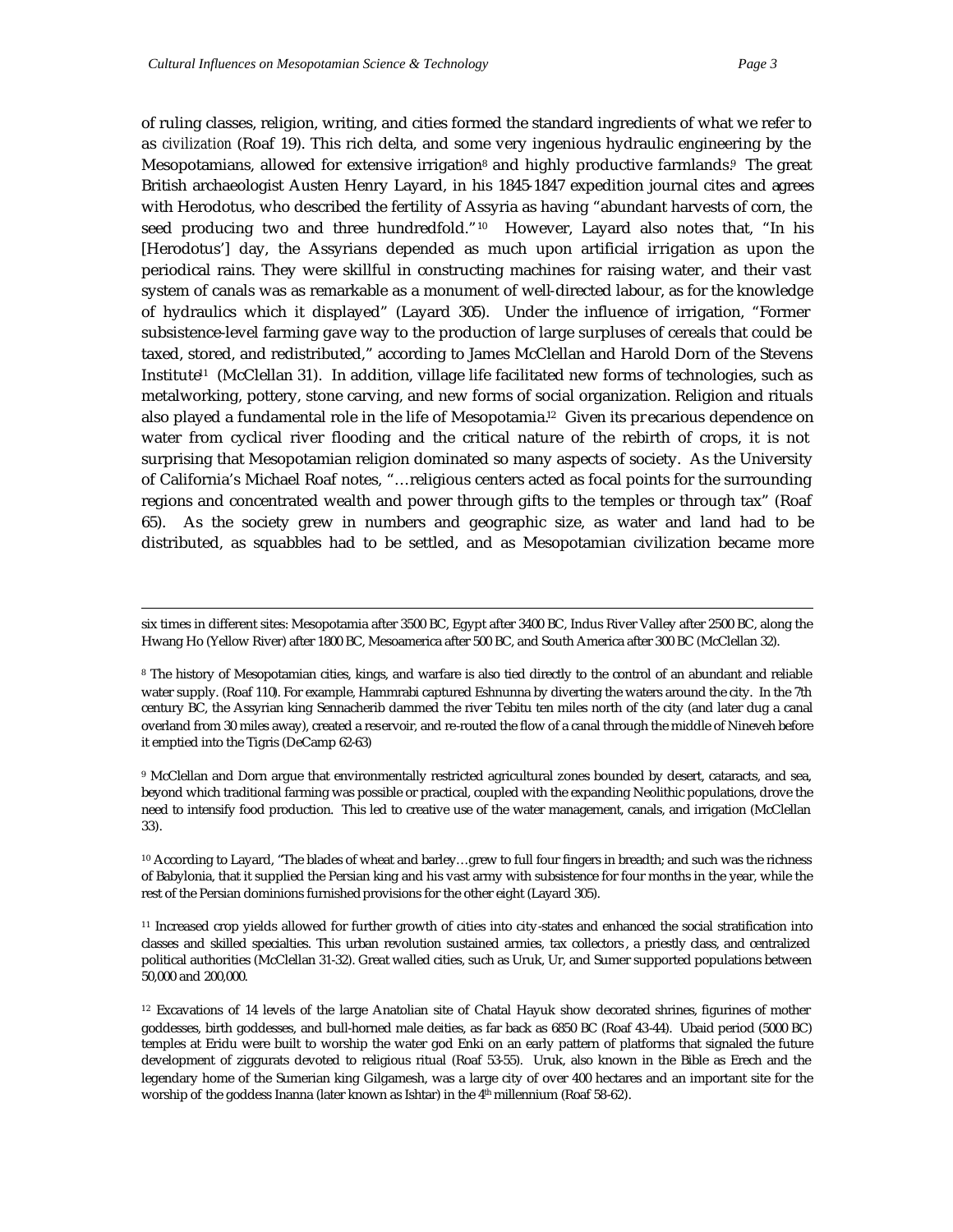acquisitive and complex, the kings began to regulate society through codified laws.13 Increased crop yields, surpluses, and wealth led to a desire to trade with neighbors, even distant ones, for luxury items and raw materials.14 Ultimately, the city-states were conquered and consolidated into empires. It is from these empires that the famous monumental building projects were organized, funded, and developed.

Mesopotamia shows evidence of being the most advanced technological society of its era.15 Over a 6,000 year period, Mesopotamian technology included advances in carpentry, glassmaking, textile manufacture, leather-working, perfume-making, farming, food preparation, irrigation, flood control, canal-building, water storage, drainage, brewing, and their tablets also provide detail on the economics of various industries (Roaf 126). The most basic indication of a settled, rather than nomadic, lifestyle is pottery. Decorated pottery found at Tell Hassuna<sup>16</sup> indicates a mastery of kilns providing higher temperatures for baking non-porous jars as early as the middle of the 7<sup>th</sup> millennium BC (Roaf 39). "During the 4<sup>th</sup> millennium, there were major developments in metallurgy," according to Roaf. Smelted copper, alloys of copper and arsenic, lead, gold and silver ornaments benefited from the use of lost-wax casting techniques (Roaf 72). Sir Leonard Woolley's excavations of more than 1,000 graves in the Royal Cemetery at Ur show a complete mastery of jewelry making techniques using composite objects, inlaid stones, and sophisticated geometric designs (Roaf 92). Intensified agriculture based on large scale water management networks constructed and maintained as public works by conscripted labor gangs (corvee) and slaves under the supervision of state-employed engineers is the critical foundation of their civilization<sup>17</sup> Main canals were nearly 75 feet wide, had hundreds of connecting channels, and ran for several miles (McClellan 31-35). Perhaps the most impressive engineering achievements of ancient Mesopotamia are the series of ziggurats found throughout the region as early as 2100 BC in Ur, 1900 BC in Babylon, and 900 BC in Assyria.18 In addition, the Assyrians of Nineveh under the leadership of Sargon II (722-670 BC) and his son Sennacherib dominated the Near East with its iron-equipped armies, battering rams, and horse-drawn chariots (Derry 12).

<sup>&</sup>lt;sup>13</sup> Though law codes existed before his time, the most notable of the old Babylonian kings is Hammurabi (ruled 1792 to 1750 BC) whose codification of 282 sections of practical laws provided guidance to judges on commercial, family, and property law (Roaf 121). It also demonstrated how significantly his society was stratified, given that the three social classes – *awilum* (free man), *muskenum* (worker or soldier), and *wardum* (slave) – had drastically different penalties for the same infractions. (See Theophile J. Meek's translation of the *Code of Hammurabi*.)

<sup>&</sup>lt;sup>14</sup> A healthy commercial trading relationship existed between Mesopotamia, the Levant, Egypt, and as far away as Afghanistan and Pakistan. For example, by the 4<sup>th</sup> millennium, semiprecious lapis lazuli beads were found in large numbers in tombs at Tepe Gawra in northern Mesopotamia. Roaf notes that one tomb at Tepe Gawra had 500 lapis lazuli beads in it. The closest source of lapis lazuli was over 2000 kilometers away in the Badakhshan province in northern Afghanistan (Roaf 66).

<sup>&</sup>lt;sup>15</sup> The first use of the plow in the Near East dates back to the Uruk period. Sledges, wheeled vehicles, boats, and overland animal caravans have been used in Mesopotamia since the 4th millennium (Roaf 72).

<sup>&</sup>lt;sup>16</sup> A *Tell* is a mound of successive civilizations built on top of each other.

<sup>&</sup>lt;sup>17</sup> McClellan and Dorn note that chronic warfare led the victors to, not only take over land and smaller irrigation works, but subjugated the defeated groups, sparing their lives in return for their labor as slaves and peasants in maintaining systems of intensified farming (McClellan 33).

<sup>&</sup>lt;sup>18</sup> These massive and towering series of superimposed brick platforms dominated the city's landscape and were the centers of religious ritual. The most famous ziggurat was dedicated to the god Marduk at Babylon and is the source of the biblical story of the Tower of Babel (Roaf 104-105). This latter ziggurat, built by the neo-Babylonian or Chaldean emperor Nebuchadnezzar around 600 BC, rose to over 90 meters (270 feet) and complemented the splendor of the Hanging Gardens and the Ishtar Gate (McClellan 35 and Derry 13).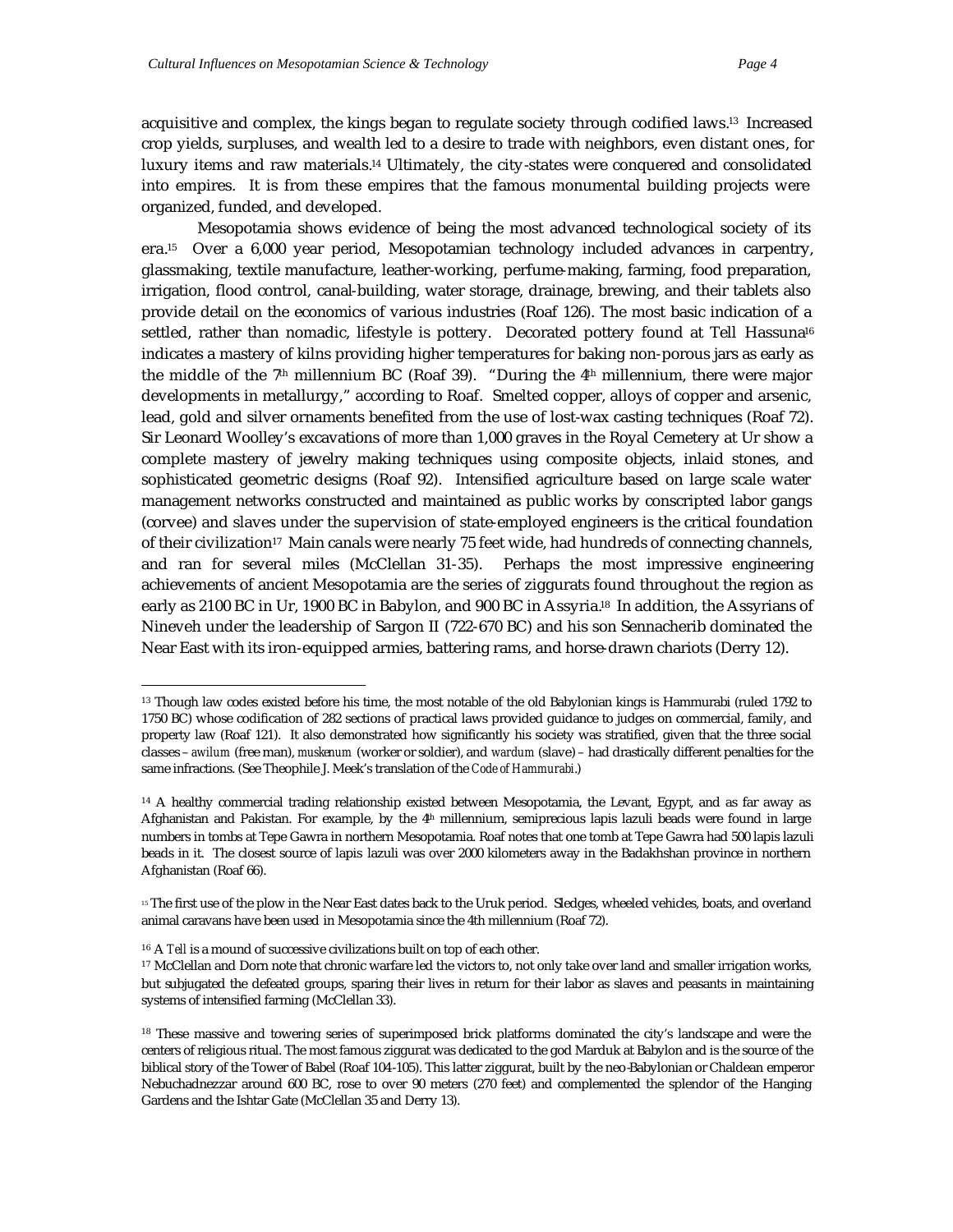Writing appeared in Mesopotamia in the  $4<sup>th</sup>$  millennium BC.<sup>19</sup> According to McClellan and Dorn,

"Writing and reckoning were first and foremost practical technologies with practical origins meeting practical needs. Knowledge in the first civilizations was subordinated to utilitarian ends and provided useful services in record keeping, political administration, economic transactions, calendrical exactititude, architectural and engineering projects, agricultural management, medicine and healing, religion, and astrological prediction" (McClellan 46-47).

Mathematics was supported by the state and temple authorities, principally to maintain its agricultural economy. For example, 85 percent of cuneiform tablets uncovered at Uruk (3,000 BC) represented economic records (McClellan 47). This administrative nature of mathematics also explained the Mesopotamians' tradition of recording verbal and quantitative information in the form of lists.

The Sumerians invented two different number systems. Administration and business mainly used the *decimal system* based on powers of 10 (1-10-100-1,000, …) and the *sexagesimal system* was used primarily for mathematical and astronomical calculations (Saggs, Civilization

222). They had two numerical symbols,  $\nabla$  and  $\mathcal{R}$ , which corresponded to the one and ten of an early decimal system. It is important to recognize that, as Lancelot Hogben notes, "at the most primitive level, people used their fingers and toes for counting." This explains the natural inclination for a base of 10. Grouping strokes on the ground, notches in wood, groups of pebbles, and ultimately counting frames became a regular way to expedite counting and to economize space. In a base-10 system, one only requires nine other signs to express any number of any size<sup>20</sup> (Hogben 35-39). So, it is not surprising that base-10 was the common means to count cattle, small numbers of agricultural products, and to track economic transactions. Likewise, their symbols,

 $\nabla$  and  $\nabla$ , worked in a straightforward fashion for numbers smaller than 60. Over 60 the use of the wedge shaped symbols became as cumbersome as the Egyptian and later Greco-Roman notations. So, they developed shorthand versions using combinations of the same symbols in groups, at angles, using spaces, or symbols touching each other (Resnikoff 5-6). What is not as

<sup>&</sup>lt;sup>19</sup> The earliest known written documents were discovered at Uruk. These pictographic symbols represented words or ideas. By the Early Dynastic period (2,900-2,334 BC) wedge-shaped marks of the cuneiform script had evolved and become widespread as a means to record economic and administrative documents, letters, stories, prayers, and building inscriptions (Roaf 69). Formal schools for scribes, called *edubba* in Sumerian or "Tablet Houses," developed under the sponsorship of the state to promote and transmit knowledge through writing and mathematics. To learn the scribal craft took many years, as the professor emeritus H.W.F. Saggs of the University of Wales quotes a scribe from a text, "You sat in the Tablet House from the days of your youth until your maturity." Scribes were taught to write and compose in both Akkadian and Sumerian languages, which, when fully qualified, enabled one to write vocabularies, sign lists, syllabaries, synonym lists, lists of archaic signs, grammatical paradigms, god lists, commentaries on ancient texts, geographical lists, glass making and pharmaceutical texts, mathematics, and astronomy (Saggs, Babylonians 149). In spite of the scribal curriculum being largely a series of endless copying of exercises and memorizing, the scribal art was highly valued and its practitioners enjoyed high social status (McClellan 47). Much of what we know about the scribal traditions come form the important find by George Smith in 1872 of an extensive library of 30,000 cuneiform texts collected by the Assyrian King Ashurbanipal around 660-640 BC. His library included the standard lists used by scribes, but also bilingual vocabularies, medical diagnoses, rituals, incantations, and the great work of literature, the Epic of Gilgamesh (Roaf 191).

<sup>&</sup>lt;sup>20</sup> This is true as long as the society has adopted the use of zero. Originally, the Baby lonians expressed the concept of a number that contained no element as a widely spaced gap between numbers. But, they eventually invented a special sign for zero and it was in use by 300 BC (Saggs 224-225).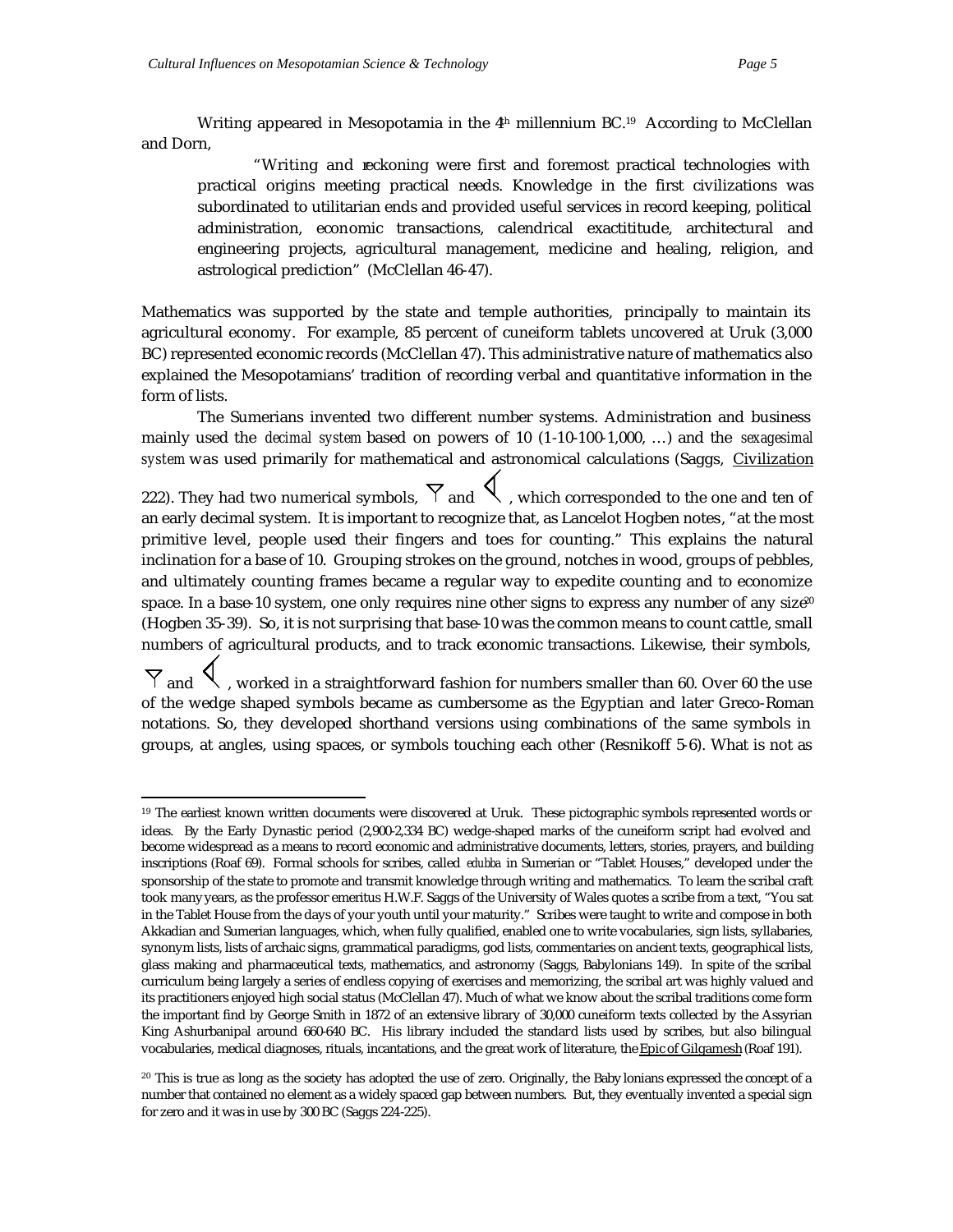obvious is how the Mesopotamian expertise in astronomy and their knowledge of practical geometry aided the development and selection of a base-60 system for the priestly class.

The sexagesimal digits represented powers of 60 (McClellan 49). Cuneiform script numbers were written using vertical wedges for the units 1 to 9 and diagonal wedges for the

multiples of 10 up to 50. The number 60 was written with a vertical wedge,  $\gamma$ , which could also represent the number 1. Therefore the system used 1, 10, 60, 600, 3600, 36,000, etc. (Kramer 91). They developed a positional or place-value system before 2,000 BC, according to Roaf, and it is still in use (Roaf 125). The sexagesimal place-value notation may be the forerunner of the Hindu-Arabic decimal system we use today (Kramer 290). With a place value system, they were as comfortable as we with the symbol 8 in 78 denoting eight, rather than eighty in 87 (Saggs, Civilization 223). The cuneiform script also used a contextual system to determine the writer's intention. Until 300 BC, the equivalent of a decimal point was not written, nor were zeros. So, as Roaf described, a number could be written as  $2x60 + 5x10 + 9x1 = 179$  or  $2x1 + 59x1/60 = 259/60$  or  $2x60x60 + 59x60 = 10,740$  (Roaf 125). The scribes were trained to understand this ambiguity based on the context of the problem (Resnikoff 6). According to Samuel Noah Kramer, "Like our decimal system, therefore, the sexagesimal system permits a flexibility in number writing which is highly favorable to the development of mathematics" (Kramer 93).

So, one is led to ask why a sexagesimal system? Why 60 as the base? The answer seems to be tied to the importance of astronomy to Mesopotamia. While even nomads recognized that each star rises and sets a little earlier each day and that lunar time could be tracked, sometime between 10,000 BC and 5,000 BC, settled village communities came to rely more heavily on a seasonal timetable for reaping and sowing that was based on the travels of the sun. As an agricultural civilization, Mesopotamian calendrical systems were based on astronomical observations and were used, not only for agricultural purposes, but also for regulating rituals, dating contracts, and determining future transactions. They had two seasons, *emesh* or summer, beginning in February-March, and *enten* or winter, beginning in September-October (Kramer 91). The year had 12 lunar months of 30 (or 29) days, leading to a year near 360 days<sup>21</sup> (McClellan 51). Days began at sunset and consisted of 12 double-hours, nights had three 4-hour watches, while time was measured by a water clock or *clepsydra* (Kramer 91). A convenient estimate of the year as twelve 30-day lunar months or 360 days allowed for the priesthood to regulate both the ceremonial calendar and the seasonal economy of food production (Hogben 33-41).

They also knew from lunar eclipses that the curved rim of the earth casts upon the moon suggested that the earth was a circular disc.<sup>22</sup> So, the notion of a spherical earth emerged from common practice (Hogben 69). Since they expressed fractions of a circle or sphere in terms of degrees, minutes, and seconds, the Babylonians could correlate the positions of objects in the sky with the time it takes the object to traverse a spherical earth. Also, the number 60 is divisible by a wide range of integers  $-2$ , 3, 4, 5, 6, 10, 12, 15, 20, 30, and 60 – and any proper fraction with these numbers as its denominator can be expressed in minutes only. Likewise, the number of numbers expressible in minutes and seconds is 60 x 60 or 3,600 (Hogben 57-60). So, it is reasonable to infer that the selection of a base-60 system allowed for any practical daily use of fractions to be expressed in 1/60ths, small enough for any calculations the mathematicians of the day had to handle, while it also allowed astronomical use of fractions of a circle or sphere to be expressed in 1/60ths. They also made use of the preexisting base-10 system, common among the people, and

<sup>&</sup>lt;sup>21</sup> Since this 354 or 360 days is obviously out of sync with the solar year of 365 ¼ days, an extra lunar month was inserted (intercalated). Babylonian astronomers inserted seven intercalary months over periods of 19 years (McClellan 51).

<sup>&</sup>lt;sup>22</sup> According to Hogben, nothing in the experience of the temple observatory suggested the contrary (Hogben 69).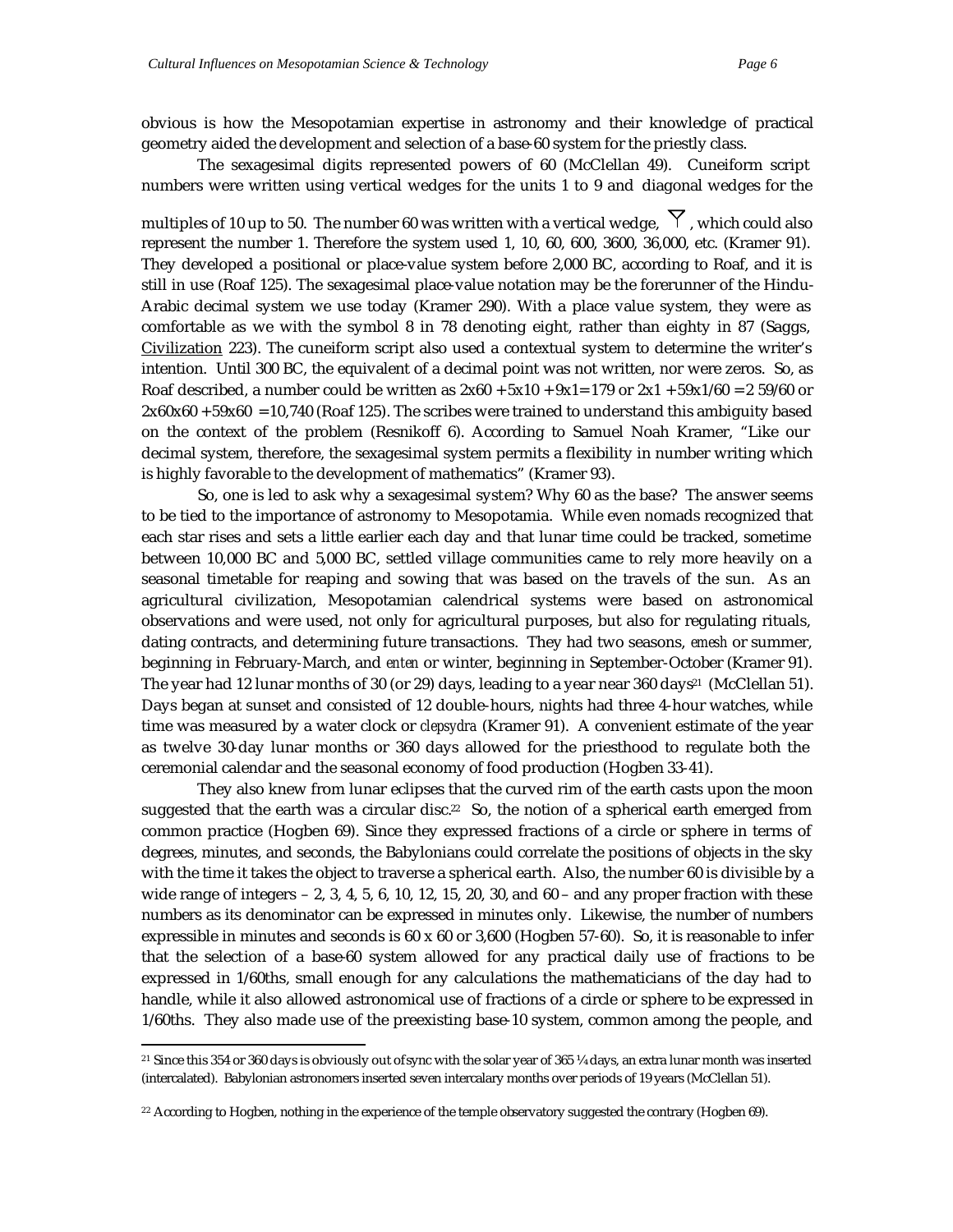rather than rejecting it. They adapted the base-10 system to the needs of the sexagesimal system to, as Hogben cites, "…enable astronomical comput ation to cope with numbers vastly greater than those needed to catalogue temple property or taxation" (Hogben 58). Likewise, the sexagesimal system permeated Mesopotamian society and the base-60 and its natural divisors can be found in many elements of the culture. For example, Mesopotamian weights were 60 shekels per mina and 60 minas per talent (Roaf 125). Vestiges of the sexagesimal system in modern times can be found in the 60-minute hour, the 60-second minute, and the 360 degrees in a circle (McClellan 49).

The ability to reconcile two mathematical systems into a productive vehicle for practical and priestly use is very impressive. As Saggs notes, "It is true that many of their mathematical procedures were a matter of consulting tables, but those tables must have been devised by people with very high mathematical skills…[exceeding] that of most people today other than those with a degree in Mathematics" (Saggs, Civilization 225).

In addition, they codified their mathematics in two forms for practical dissemination and training of new scribes. These forms were *table texts* and *problem texts*. Sumerian table texts include multiplication, reciprocals, squares, square roots, cubes, and some logarithms (Roaf 124). Also, 1,200 years before Pythagoras, the Babylonians were familiar with the basic ratios of the sides of a right triangle. Saggs cites tables of calculations, correct to three or four decimal places when converted to our terminology, listing numbers linking the length of one side in relation to the lengths of the other two sides (Saggs, *Civilization* 225-226). We have little or no knowledge as to how these recipes were developed, but they had practical use, were computationally sound, and gave correct answers (McClellan 50). For example, lists of coefficients were used to determine the carry loads of certain building materials. Coefficients for precious metals were used in trade. Akkadian problem texts covered topics such as solutions of linear and quadratic equations, and computing the areas and volumes of different geometric figures that were applied to the construction of canals (Roaf 124). Archaeologist C. Leonard Woolley describes how they were able to apply geometry to calculate the area of a plot of land of irregular shape.23 Linear equations were solved to determine shares of inheritance and the division of fields. The texts also boast of teaching scribes to balance accounts, make pay allotments, and manage many forms of administrative accounting. Babylonian mathematicians calculated exponential functions, seemingly abstract, but actually used to calculate compound interest (Oppenheim 306-307). These problems were generally solved in a recipe-like fashion, with little or no abstract understanding of numbers.

So, how did Mesopotamian mathematics compare with its contemporaries and subsequent systems? Like the Mesopotamians, the Egyptians of 3,500 BC to about 1,700 BC used a symbolic hieroglyphic number system. The symbols were combined to form intermediate numbers and formed a base-10 system that was not positional (Kline 19). Egyptian numbers operated like later Roman numerals, with separate signs for the decimal numbers and no place value. The Egyptian system was essentially additive but they used a method of duplication, an approach of multiplication by doubling and redoubling numbers, that worked with a Romanstyle number system (Kline 19). They also arrived at a superior calculation of pi, 256/81 or 3.16, compared to the rough value of 3 found in Babylonian mathematics, and developed tables that facilitated working with fractions (McClellan 49-51). In general, the Egyptian system was more cumbersome than the Mesopotamian system and less efficient in handling advanced calculating

<sup>&</sup>lt;sup>23</sup> By squaring it off, so that the total of the complete squares summed to that of the right-angled triangles, which fill in its contours, they arrived at a very good approximation (Woolley 110).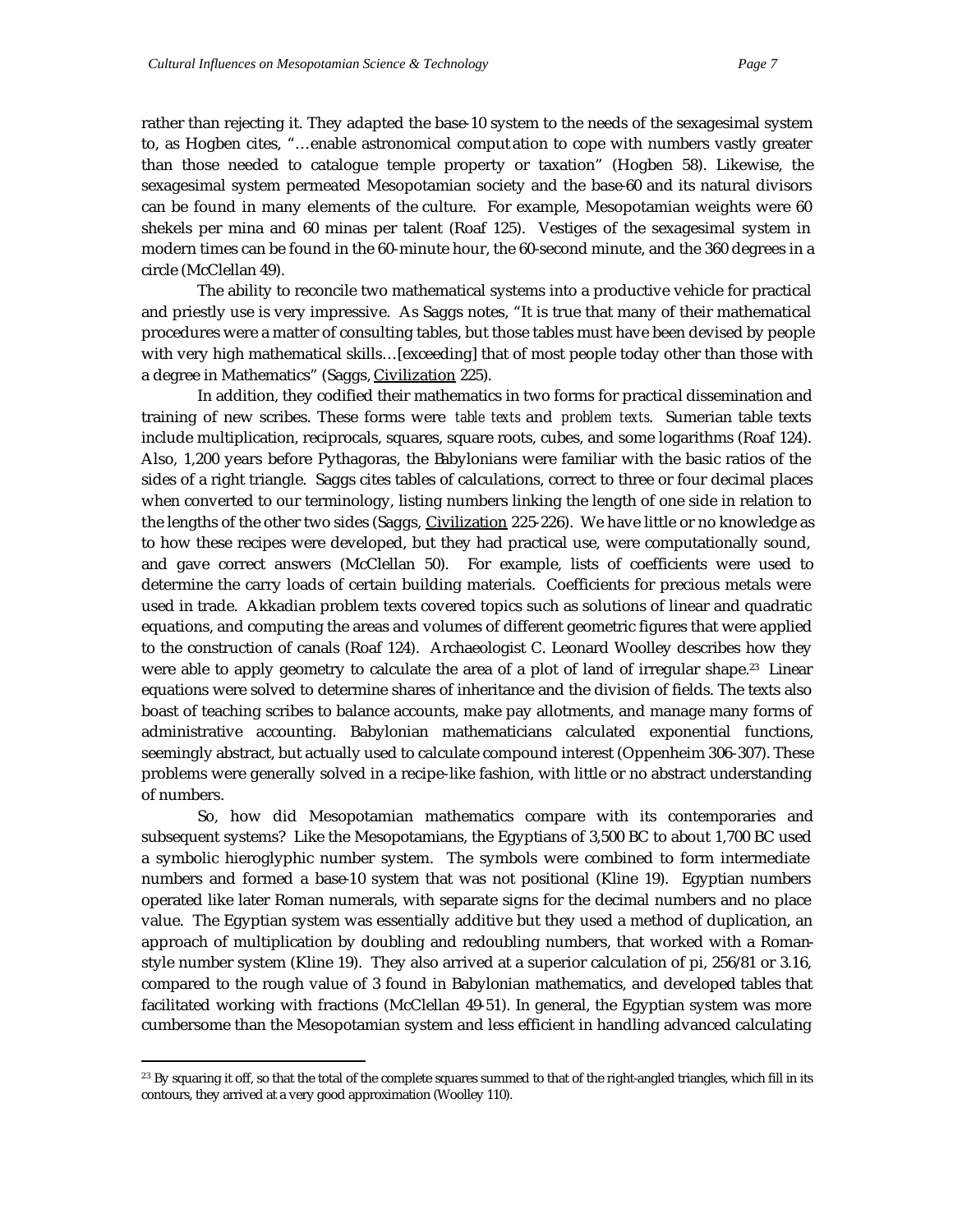requirements (McClellan 49). The later Roman numeral system also had distinct disadvantages versus the Mesopotamian system in that every time the Romans multiplied by ten, they required a new signs such as X, C and M, that were ultimately limited by the number of letters in their alphabet (Hogben 39).

Like the river-based agricultural societies in Mesopotamia and Egypt, the Indian<sup>24</sup> and Chinese societies developed a bureaucratically practical system of applied mathematics. By the first unified empire under Chadragupta Maurya (321-291 BC) and his grandson, Asoka (272-232 BC), the elaborate Indian bureaucratic structure made use of mathematical recipes for practical concerns. Significantly, however, the Indian system developed into one that used nine Arabic numerals plus a zero.25 The Indians were keen mathematical astronomers and were adept at measurement, algebra, trigonometry, negative numbers, irrational numbers, and the calculation of pi to four decimal places (McClellan 141-146). Examination of Chinese symbolic numerals indicated unique symbols for 1 through 10 and further symbols for powers of 10 (e.g., 100, 1000, …) that seem very similar to our modern Arabic numeral system (McClellan 130). They had a decimal place-value system by the  $4<sup>th</sup>$  century BC, knew the Pythagorean Theorem by the  $3<sup>d</sup>$ century BC, and they used counting rods and the abacus to facilitate arithmetic operations by the 2nd century BC. The Chinese mastered large numbers using a base-10 system, handled squares, cubes, and, like the Babylonians, solved problems by what we today would call quadratic equations. Though by the early current era's seemingly playful exploration of numbers by Zu Chougzhi (429-500 AD), who calculated pi to seven decimal places, Chinese problem texts principally dealt with practical measurements of agricultural fields, cereal exchange rates, construction, and distribution problems (McClellan 130-131).

It is clear that the development and evolution of advanced mathematics by the priestly classes and the practical applications by the scribes of Mesopotamia existed long before the Greeks and has had a considerable influence on a number of societies, including our own. As Hogben notes, "There is no doubt that the raw materials of Greek mathematics were imports." He also cites the influence of the Phoenicians of the Levant on the Greek colony of Miletus, on the father of Greek geometry, Thales of Miletus (640-546 BC), and their influence on the travels of Pythagoras in Egypt and Mesopotamia (Hogben 60-61). One might also surmise that Alexander's conquests of Persia and India provided ample opportunity for his teacher, Aristotle, to "borrow" the works of Babylonian, Persian, and Indian scholars to further expand and refine Greek philosophy into a rigorous scientific method.

Some science historians argue for purely practical applications of Mesopotamian mathematics. According to McClellan and Dorn,

"In most historical situations prior to the 20 Century, science and technology have progressed in either partial of full isolation from each other – both intellectually and sociologically" (McClellan 2). "Since higher learning was heavily skewed toward useful knowledge and its applications, in this sociological sense applied science, in fact, preceded pure science or abstract theoretical research later fostered by the Greeks" (McClellan 46). The Mesopotamians recorded knowledge in lists, "rather than in any

<sup>&</sup>lt;sup>24</sup> Civilization arose along the Indus River Valley in the  $3<sup>d</sup>$  millennium BC, but declined after 1800 BC into tribally organized agricultural communities. Under the Brahmin priestly class, the Sanskrit language was codified by the  $6<sup>th</sup>$ century BC. Subsequent invasions of India by the Persians in the  $6<sup>th</sup>$  century BC and their occupation of India for 200 years, plus 4th century BC invasions by Alexander the Great, opened the doors to Persian and Greek influences, which had been influenced by Mesopotamia.

<sup>&</sup>lt;sup>25</sup> Indian religious and philosophical notions of "nothingness" may have contributed to the appearance of zero in Indian mathematics (McClellan 146).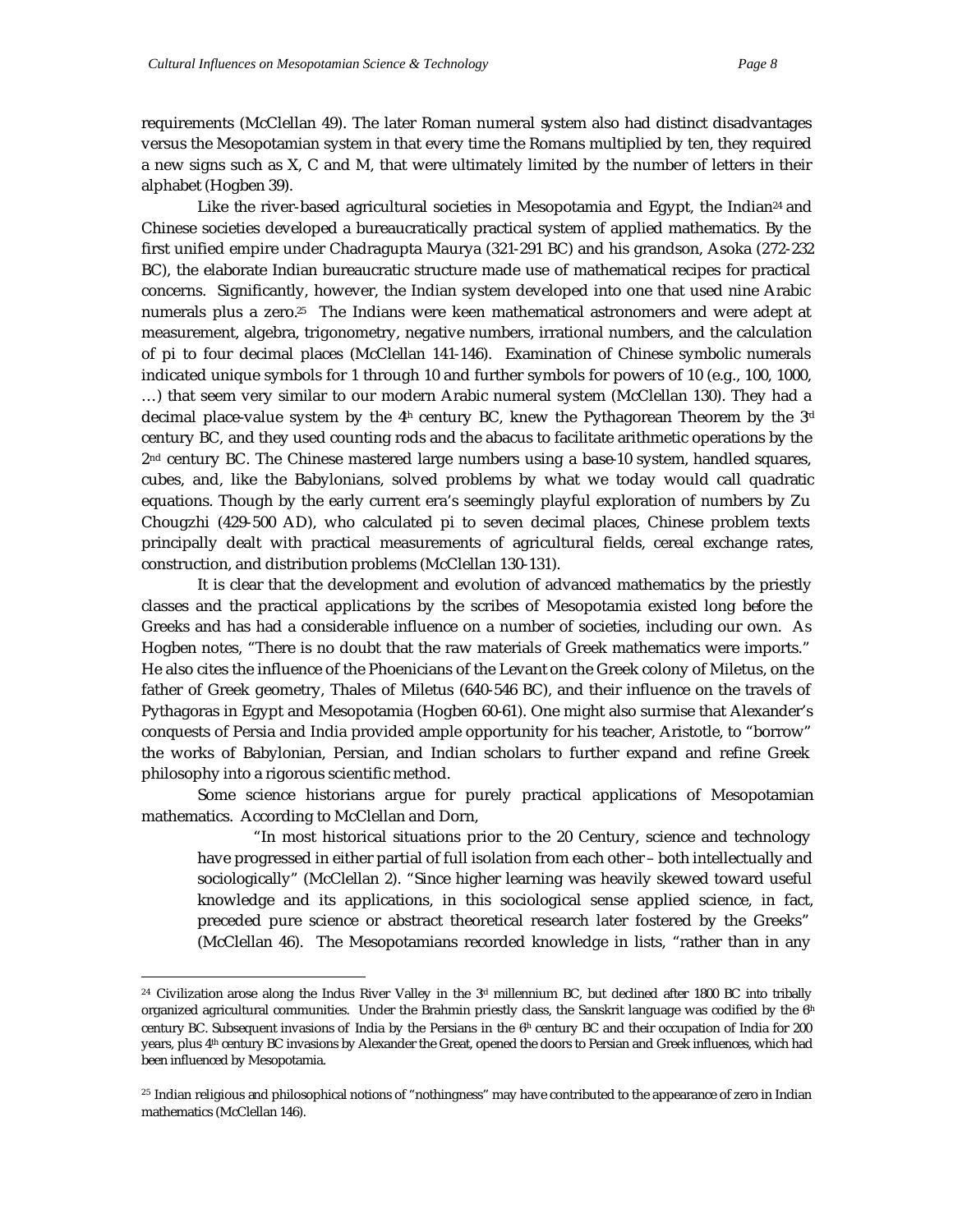analytical system of theorems or generalizations…[and pursued it with] a notable lack of abstraction or generality and without any of the naturalistic theory or goal of knowledge as an end in its own right that the Greeks later emphasized" (McClellan 47).

The University of Chicago's renowned Assyriologist A. Leo Oppenheim also notes that, "They convey the procedure as such without the elaboration of the numerical results, using measurements and other given numbers solely to illustrate the operations described" (Oppenheim 307).

Abstract thinking, our precursor to science, rose from the Mesopotamian practicalities of applied engineering and mathematical astronomy, plus a bit of divination as the bridge to abstract thinking. The remarkably accurate astronomical data, accumulated over many centuries without the telescope or any form of chronometer, is a lasting memorial to the capabilities of the Mesopotamians (Derry 13). They had tables that determined the first and last visibility and the beginning and end of retrograde motion of the planets Venus, Mercury, Saturn, Jupiter, and Mars (Saggs, Civilization 239). They determined the exact times and positions of the new moon and full moon. Saggs, notes that, "The Babylonians concerned were employing a sophisticated mathematical astronomy relating planetary and lunar motion which was not surpassed until the coming of Copernicus" (Saggs, Civilization 239). Even McClellan and Dorn give them credit for using systematic research to solve specific problems in astronomy, such as whether the month has 29 or 30 days, and cite this as theoretical, "...insofar as more attention was paid to the abstract models of mathematical cycles than to what was visibly going on in the heavens" (McClellan 52-53).

Since the rulers of the region considered themselves to be agents of the gods whose duties therefore included performance of rituals and ceremonies to ward off evil and gain the good graces of the gods, by the  $2<sup>nd</sup>$  millennium BC, the kings commanded that omens correlated to celestial phenomena be observed and recorded (Roaf 74). By the  $1<sup>{st}</sup>$  millennium, the "science" of astrology became very important. Continuous observations date from 747 BC. Signs of the zodiac were named and by 500 BC the Babylonians could predict the movements of the moon and the occurrence of eclipses, solstices, equinoxes, and the cycles of the sun and the moon. They could also predict the movement of heavenly bodies indefinitely into the future (McClellan 52). From 410 BC to 75 AD, horoscopes and almanacs predicting the positions of the sun, moon, planets, and stars were compiled (Roaf 124). According to Roaf, "…the practice of first recording observations and then applying accepted theories in order to predict the outcome is the basis of modern scientific method" (Roaf 124).

The French Assyriologist Jean Bottero argues in favor of abstract Mesopotamian thought. Since the ancient Mesopotamians considered every aspect of the material universe as appropriate subjects of study for the purpose of extracting the plans of the gods, a deductive form of divination can be inferred from the writings found in texts such as *The Great Treatise on Astrology*. <sup>26</sup> Divination was originally empirical, based on a simple set of observations of historical events that the Mesopotamians thought would repeat itself. These unusual events, and similar appearances, were grouped and were "multiplied in the eyes of the people who believed in them," notes Bottero. The first phenomenon would signal the second, and the two together were recorded as an oracle of universal value. To our modern sensibilities this would seem extremely superstitious, however, to the Mesopotamians, this allowed the practitioners to expect

<sup>&</sup>lt;sup>26</sup> The objects whose appearance was considered to be ominous required the study of: stars, meteorites, weather, waterways, vegetal elements, birth, animal internals, and the conscious and sleeping lives of people (Bottero 127).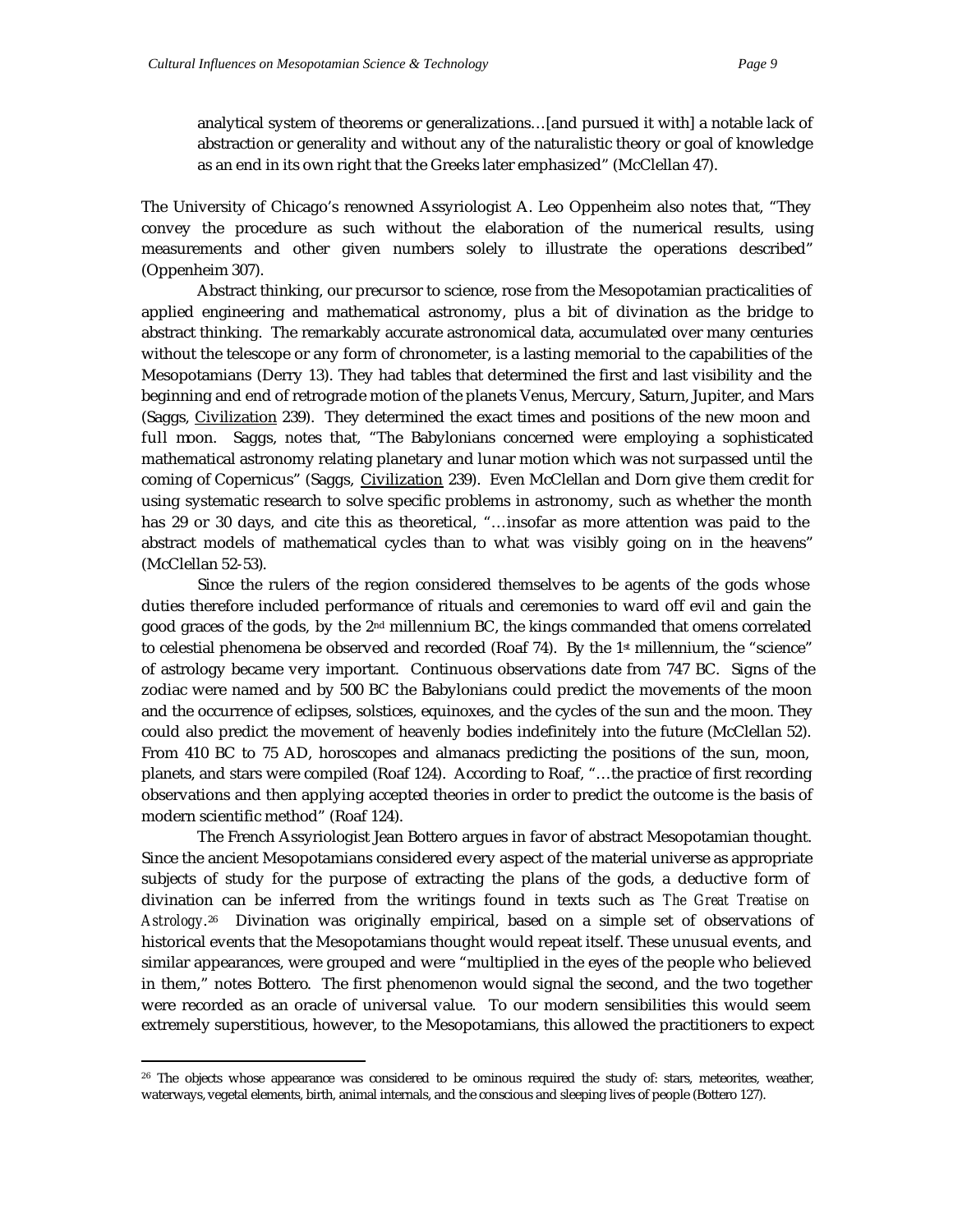to see a repetition of an analogous event in the destiny of the king or the land, whenever the anomaly was noticed again (Bottero 131). As the practice became institutionalized, Bottero believes that the Mesopotamians' desire to analyze and systematize their observations led to a deductive reasoning that went beyond the observed reality into the realm of the possible. "Mesopotamian divination attempted to study its subject as universal, and in a certain sense *in abstracto*, which is also one of the characteristics of scientific knowledge," explains Bottero (Bottero 127-135). He drives the point further, especially as divination was increasingly linked to mathematical astronomy:

"From a knowledge based on pure observation *a posteriori*, starting from individual cases that were fortuitous and unforeseeable, divination became thus *a-priori* knowledge,…before the end of the third millennium at least. That knowledge was deductive, systematic, capable of foreseeing, and had a necessary, universal and, in its own way, abstract object, and even had its own manuals. That is what we call a science, in the proper and formal sense of the word" (Bottero 136).

Bottero argues that, "… the Greeks did not develop their conceptions of science, which we inherited, out of nothing; in this important point, as well as in others, they owe a debt to the ancient Mesopotamians." What may have passed on to the Greeks, according to Bottero, was this "scientific point of view, scientific treatment, and the scientific spirit" (Bottero 125).

The roots of modern western scientific inquiry can be traced back to the classical philosophies of the Greeks, who were influenced by Phoenician,<sup>27</sup> Egyptian, and Mesopotamian scholars. As Woolley noted,

"We have outgrown the phase when all the arts were traced to Greece and Greece was thought to have sprung, like Pallas, full-grown from the brain of the Olympian Zeus; we have learnt how the flower of genius drew its sap from Lydians and Hittites, from Phoenicia and Crete, from Babylon and Egypt. But at the roots go farther back: behind all lies Sumer" (Wooley 194).

Hogben argues that ,

 $\overline{a}$ 

"The veneration of the Greeks by their successors is indeed due to the fact that they were the first to insist explicitly on the need for proof." Though Greek mathematics were imports, "…they had to pass the customs of Greek incredulity," among a society partial to dispute resolution and competition among rival teachers (Hogben 60-61).

So, it is not that the Greeks monopolized abstract thinking; they refined it. 28 Ionian Greek philosophy and its classical definitions of truth and beauty, exemplified by the Socratic logic of Plato, and the later Hellenic-era metaphysics of Aristotle, laid the foundation for rational scientific inquiry<sup>29</sup>. Plato believed that truth emerged through the power of reason and we

<sup>&</sup>lt;sup>27</sup> See Gionanni Garnini's analysis of the history of the Phoenician alphabet and its adaptations by the Greeks in The Phoenicians edited by Sabatinoi Moscoti (Moscati 101-119).

<sup>28</sup> Thales of Miletus, Anaximander, Pythagoras, Socrates, and Plato developed many of their ideas using earlier ancient works as their base (Goldstein 48-64).

<sup>29</sup> The Ionian Greeks had an earthy tradition that stressed the enjoyment of life, commercial property, aesthetic refinement, and acceptance of newcomers. This allowed free thought and inquiry to flourish. From its earliest manifestations, the Greek mind had turned to natural philosophy, which was indistinguishable from Greek scienc e. Led by Thales of Miletus, the Greeks saw the formation of the earth by natural processes, no longer through an act of the gods. "The Ionians conceived of nature as a completely self motivating entity," according to science historian, Thomas Goldstein. The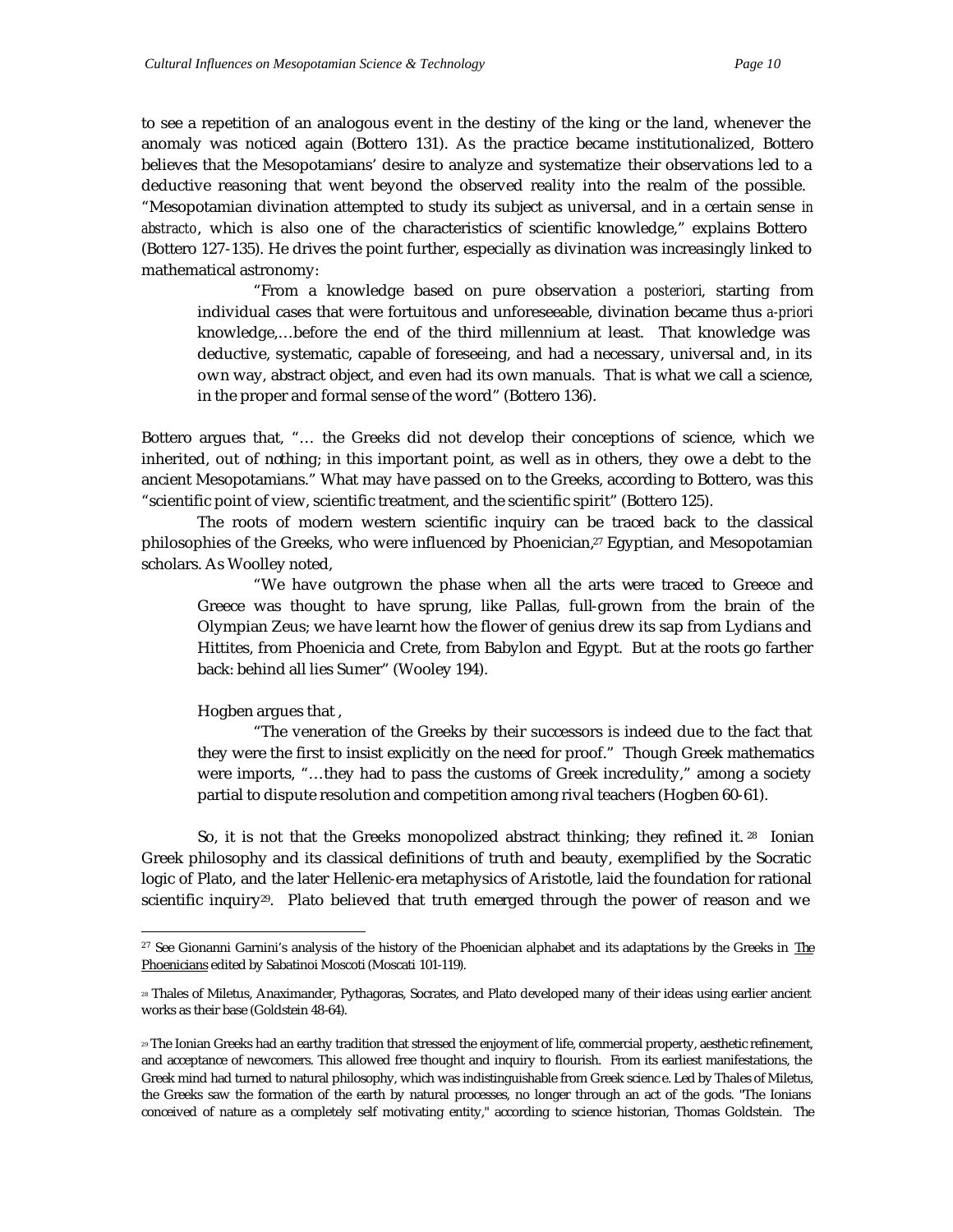observe truth as making sense. Aristotle, the son of a physician and Plato's pupil of twenty years, took his master's basic philosophy, added more structure and advocated verification of intuitive natural laws with objective observation (Loomis vii-xiii). Both a great thinker and a great scientist, Aristotle set the tone for future scientists by his method of inquiry and an avowed determination to yield to observation as the final arbiter.30 As a result, an atmospher e of sober empiricism distinguished the Hellenic Greeks from the Ionians, with Aristotle being credited as being a great dividing line in Greek history. Aristotle's pupils and their successors carried on his teachings at the *Lyceum* for over 800 years, until, like Plato's *Academy* , it was closed by order of a Christian emperor in Constantinople (Loomis X). ii

Greek science, by the sheer process of speculation, argument, intuition, plus a dash of empirical reasoning, had moved, within the space of two generations, from the early mythical notions to a point that is surprisingly close to modern concepts (Goldstein 52). Having channeled the power of Greek philosophical thought into a logical system of scientific classification, Aristotle came to exercise an enormous influence over European science for the next two thousand years (Loomis, xi-xxxviii). When Europe awakened from the feudal Dark Ages and the Medieval suffocation of theocracy to an enlightened approach to knowledge that included the works of Francis Bacon, Sir Isaac Newton, and Nicolaus Copernicus, it embraced the process of observation, generalization, explanation, and prediction that was fully rooted in an earthy materialism, indicative of the age.<sup>ii</sup> This view of knowledge became pervasive, changing assumptions not only in science but also in the entire social fabric of Europe. Europe came to understand that the physical realm of nature is real, orderly, and, in part, understandable.

Though one might argue for the theoretical neutrality of science as pure abstract knowledge, it is clear that *technology* or *technique*, upon which *science* is built, is never neutral. From its earliest uses in the advanced civilizations of Mesopotamia, Egypt, India, China, Greece, Rome, and Mesoamerica, through its applications by Medieval Arabs and Europeans, through its acceleration from scientific developments of the Renaissance, Industrial Age, and the modern Information Age, technology has been the servant of human needs, desires, intents, and actions. Technology's potential to address human needs and motivations is a function of the state of earlier technologies accelerated by the sum of a civilization's social values, which are in turn functions of society's *worldview*. What we know, i.e., *scientific knowledge*, and what we don't know but try to explain, i.e., *belief systems* form the worldview. As ancient Mesopotamia shows us, the technology of record keeping, and especially what society does with these techniques, is a matter

workings of the universe occurred as mere extensions of the primordial chaos, automatic functions of its basic elements. Matter possessed its own evolutionary quality. 'Order' and 'law' were mere concepts superimposed by the human mind on the autonomous processes of nature. It was Pythagoras who is credited with the introduction of the vision of an intrinsic natural order and Plato adopted this vision (Goldstein 52).

<sup>30</sup> Unlike Plato, Aristotle did not believe in a world of ephemeral appearances of changeless ideas. Loomis notes that Aristotle argued that, "…the world really is, has been, and will continue to be, regardless of human eyes and imaginings" (Loomis xvii-xviii). However, like Plato, Aristotle thought it necessary to, first of all, understand and explain the workings of the human mind and to show what kinds of reasoning were valid and could be relied upon to provide knowledge with surety. In his *Organon*, Aristotle made clear the processes of logical, reasoned thinking and for proving the correctness of its conclusions. He made plain the steps by which a science or body of knowledge may be firmly built up from its starting point in certain fundamental axioms or obvious statements, perceived intuitively to be true. Every science, as Aristotle pointed out, must begin with a few general truths. They cannot be logically proved, but our minds by simple intuition accept them as obviously true. Without such assumptions as foundations, we could never start to build anything (Loomis, xi-xxxviii). Louise Loomis, editor of a 1940's translation of Aristotle's *Metaphysics*, noted that he reasoned like Plato, from ideal abstract principles, whenever the subject of the reasoning lay outside his field of observation.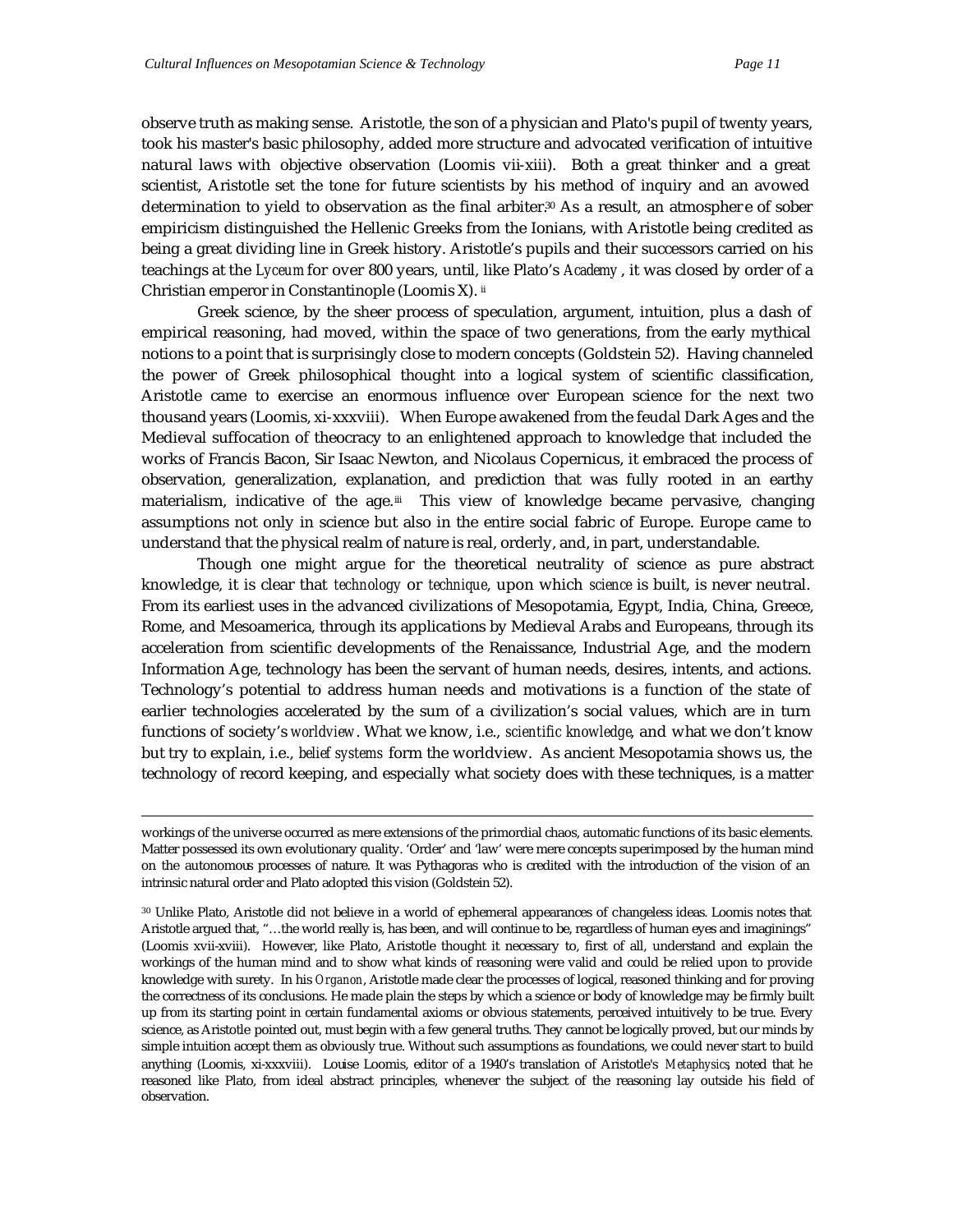of cultural values and societal choice. Traditionally, technology as a trial-and-error art is thought to have developed separately from science as an abstract discipline throughout most of recorded history. As seen in Mesopotamia, the practical techniques of arithmetic and geometry can be used for construction and commerce, and they can be combined with astronomical observation to produce calendars, almanacs, and the determination of ideal planting cycles. In this sense, it can be sometimes viewed as *applied science*. Yet, from the ancient Sumerians until modern times, much of *technique* continues to be developed with little or no basic scientific knowledge. As McClellan and Dorn cite, "…in many instances technology directed the development of science, rather than the other way around" (McClellan 2). One can certainly see the links in the case of Mesopotamia, where accounting techniques led to a mathematical system, which when combined with the observational impetus provided by religion, led to prediction and then codification into general rules that were precursors to science.

Oppenheim stresses,

"The Mesopotamians have a right to be proud of their accomplishments." Their use of "sophisticated mathematical tools of ingenious simplicity" demonstrates how the administrative and utilitarian mathematics developed to that of a vehicle of scientific creativity. "Their mathematical methods can well stand comparison with the accomplishment of all other civilizations up to the middle of the second millennium AD, i.e., for more than three thousand years" (Oppenheim 306).

If one accepts this as true, then by extrapolation, modern society's scientific method owes its birth to the mathematical foundations of ancient Mesopotamian engineering and the subsequent abstract thinking that its culture fostered.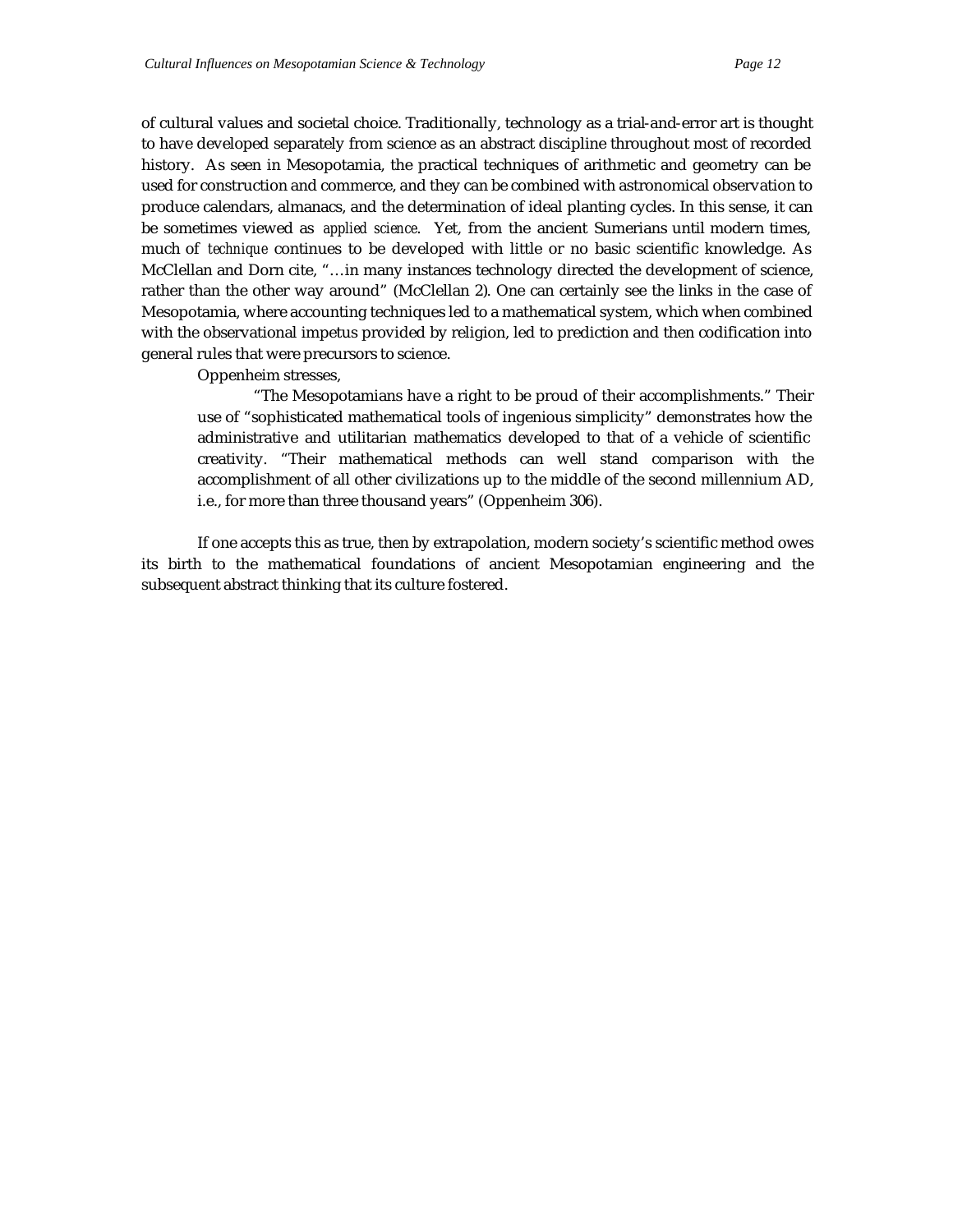## **Primary Works Cited**

- Bottero, Jean. Mesopotamia: Writing, Reasoning, and the Gods. Bahrani, Zainab and Van De Mieroop, Marc, Trans. Chicago: The University of Chicago Press, 1992.
- Hogben, Lancelot. Mathematics for the Million: How to Master the Magic of Numbers. Woodbridge: Merlin Press Limited, 1999.
- Kramer, Samuel Noah. The Sumerians: Their History, Culture, and Character. Chicago: The University of Chicago Press, 1971.
- Layard, Austen Henry. Nineveh and its Remains. Guildford, CT: The Lyons Press, 2001.
- McClellan, James E. and Dorn, Harold. Science and Technology in World History, An Introduction. Baltimore: The Johns Hopkins University Press, 1999.
- Oppenheim, A. Leo. Ancient Mesopotamia: Portrait of a Dead Civilization. Chicago: The University of Chicago Press, 1977.
- Roaf, Michael. Cultural Atlas of Mesopotamia and the Ancient Near East. Oxfordshire: Andromeda Oxford Limited, 1966, Rev. 2002.
- Saggs, H. W. F. Civilization Before Greece and Rome. New Haven: Yale University Press, 1992.

## **Secondary Works Cited**

- Aristotle. *Metaphysics*. Loomis, Louise R., ed. Aristotle, On Man and the Universe.
- Roslyn, NY: Walter J. Black, Inc., 1943.
- Burke, James. Connections. New York: Little Brown & Co., 1978.
- Capra, Fritjof. The Turning Point. New York: Simon and Schuster, 1982.
- DeCamp, L. Sprague. The Ancient Engineers. New York: Ballantine Books, 1976.
- Derry, T.K. and Williams, Trevor I. A Short History of Technology From the Earliest Times to A.D. 1900. Oxford: The Oxford University Press, 1960.
- Dorf, Richard C., Technology, Society and Man. San Francisco: Boyd & Fraser Publishing Company, 1974.
- Fischer, Robert. Science, Man & Society. Philadelphia: W.B. Saunders Company, 1975.
- Goldstein, Thomas. Dawn of Modern Science. Boston: Houghton Mifflin, 1980.
- Kline, Morris. Mathematical Thought from Ancient to Modern Times. New York: Oxford University Press, 1972.
- Moscati, Sabatino. The Phoenicians. New York: Rizzoli, 1999.

Platt, Joseph B. "The Value of Science and Technology to Human Welfare," Bulletin of the Atomic Scientists. Oct. 1973.

Resnikoff, H.L. and Wells, Jr., R.O. Mathematics in Civilization. New York: Dover Publications.

Saggs, H. W. F. Babylonians. Berkeley: University of California Press, 2000.

Woolley, C. Leonard. The Sumerians. New York: W.W. Norton & Company, 1965.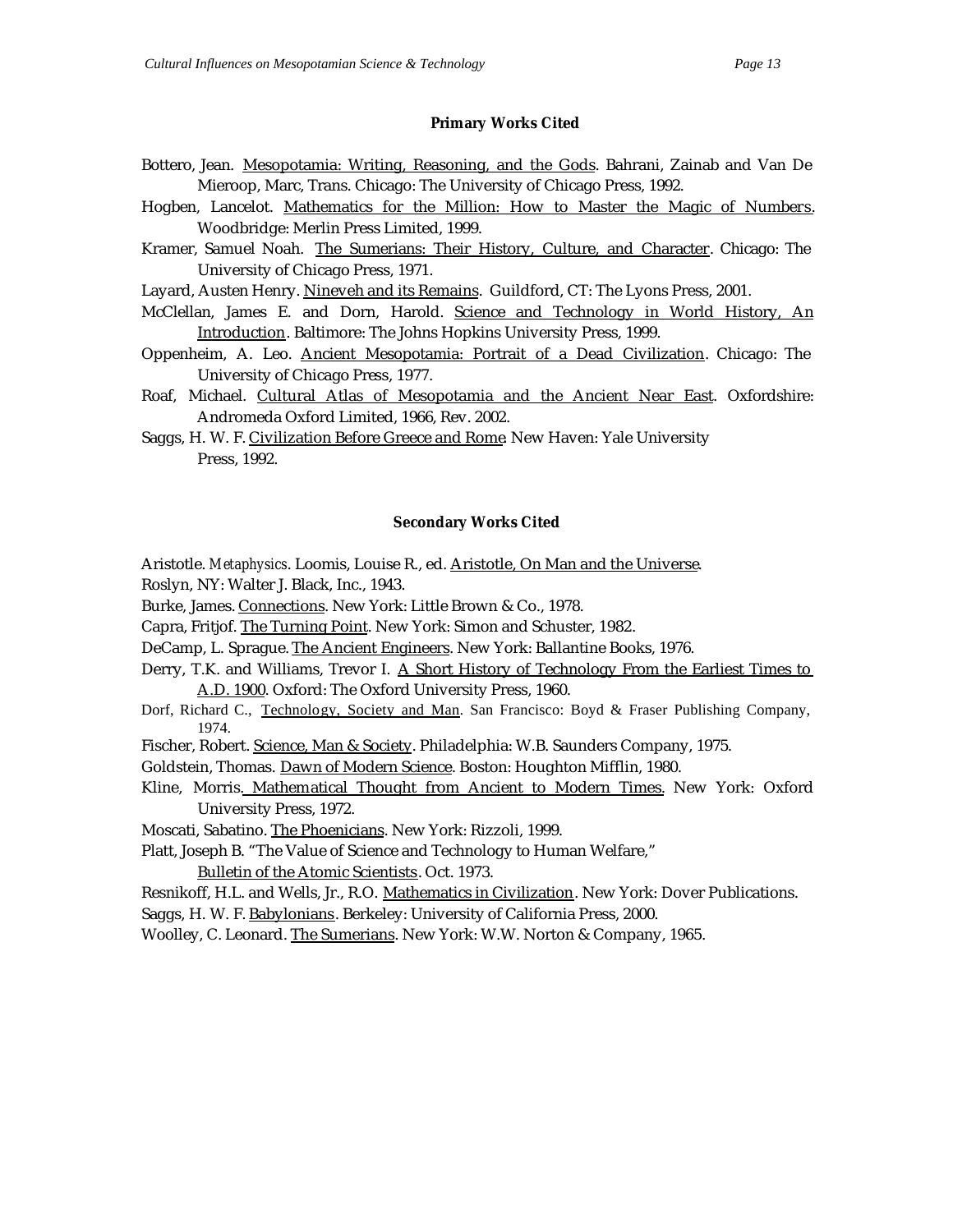## **Notes**

<sup>i</sup> BBC reporter and author of *Connections*, James Burke, presented a good summary of the ways in which technologists experience the effects of economics and human values. Burke designates six major initiators of technical innovation. They are: deliberate invention, accidents, spin-offs, war, religion, and the environment.

First, as one might expect, technical innovation occurs as a result of deliberate attempts to develop it. When inventors like Lewis Howard Latimer and Thomas Edison began work on the incandescent bulb, it was done in response to the inadequacy of the arc light. All the means were available: a vacuum pump to evacuate the bulb, electric current, the filament which the arc light used, and carbon for the filament. With these components the remainder of the required work was the synthesis of technologies toward a definite goal --the light bulb's creation.

A second factor that frequently occurs is that an attempt to find one thing leads to the discovery of another. For example, William Perkin, searching for an artificial form of quinine, used some of the molecular combinations available in coal tar and accidentally found that the black sludge produced by one of his experiments turned out to be the first artificial aniline dye.

Unrelated developments have decisive effects on the primary event. An example of such spin-off developments can be seen by the development of paper. The medieval textile revolution, which was based upon the use of the spinning wheel and the horizontal loom, lowered the price of linen to the point where enough of it became available in rag form to revolutionize the paper industry. Burke discusses other examples of how unforeseen circumstances play a leading role in technical innovation. This includes the stimulation of mining activities for metals to make cannons when Chinese gunpowder was exported to Europe and the development of a barometer as a result of frequent flooding of mines and the failure of pumps.

The fourth and fifth factors are all too familiar: war and religion. The need to find more effective means of defense (or offense) has driven technology from the most ancient of times. The use of the cannon led to defensive architectural developments that made use of astronomical instruments. As previously discussed, ancient Mesopotamian, Egyptian and Mesoamerican religious beliefs led to great strides in engineering and architecture and the Islamic world fostered advanced astronomy because of the need to pray, feast and fast at specific times.

Finally, physical and climatic conditions play important roles. For example, the extreme changes in Europe's winters in the 12th and 13th centuries provided urgent need for more efficient heating. The chimney filled the need and had a profound effect on the cultural life of that continent.

ii The classic Roman civilization built upon Greek science to develop their mighty empire with its renowned technical prowess. The Romans, being driven by conquest, glory, commerce, and an increasing need to find new resources never really flowered as scientists. Free thought was not the hallmark of Rome. The Roman way of doing things was impressed upon its citizens and conquered states as a matter of standard procedure. The Romans did, however, undertake massive engineering feats such as extended roads, aqueducts and highly structured cities (DeCamp 172-280). Here technology flourished but no new ideas of philosophical importance stand out. Great translators of other works, the Romans were exploiters of resources and fantastic implementers of technology. As Rome crumbled under the weight of countless invasions, the cosmic vision of the Greeks and the technological achievements of the Romans shriveled. With Europe over-run by the Germanic tribes, scientific inquiry was stunted for a millennium. Europe slept in a stupor of ignorance for one thousand years. "To those who lived through the catastrophe, it seemed that the utter breakdown of civilization had come, the ruin of everything humanity had ever tried to create over thousands of years, a verdict from a wrathful heaven," according to Goldstein (Goldstein 55). Europe